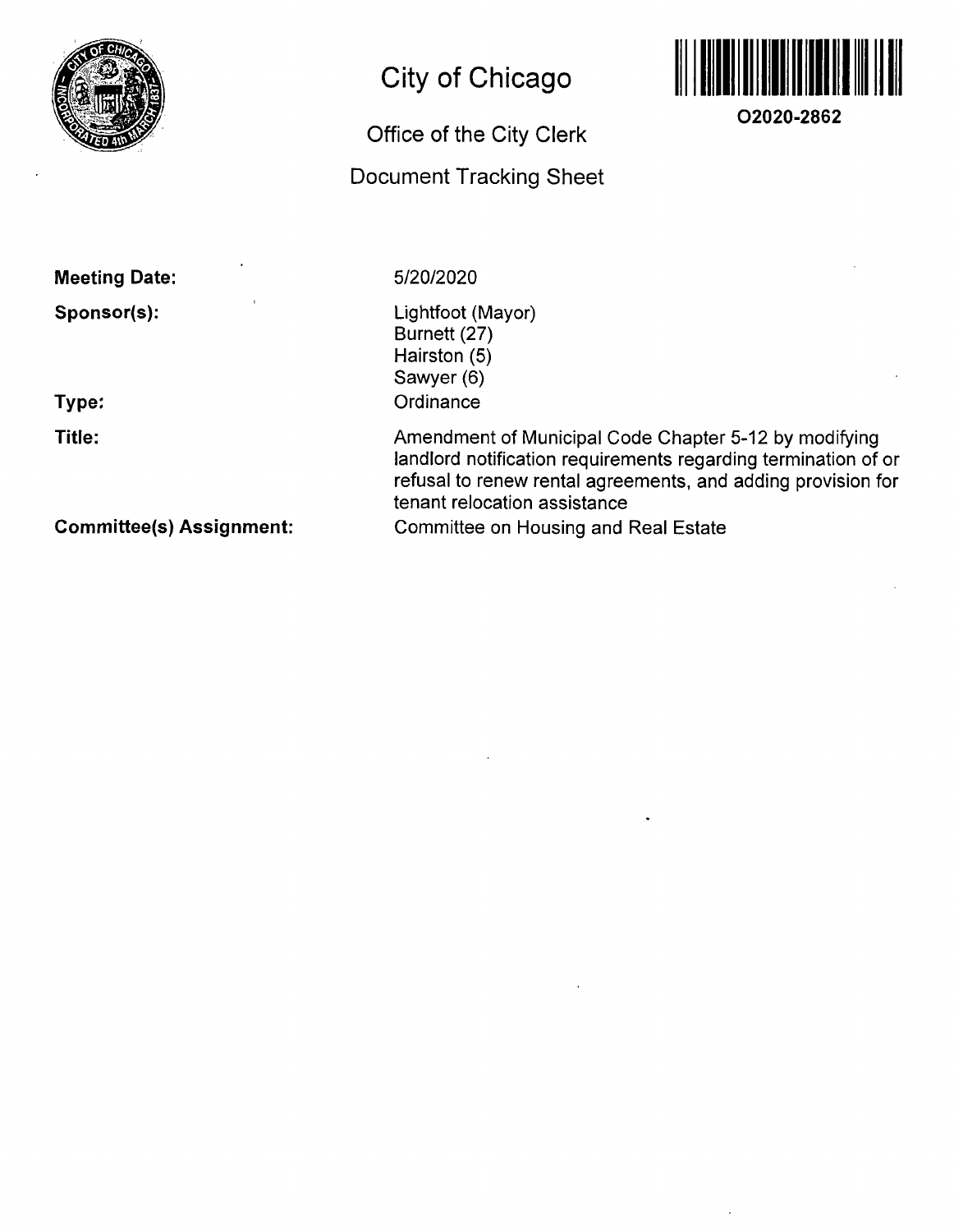

### **OFFICE OF THE MAYOR** CITY OF CHICAGO

LORI E. LIGHTFOOT MAYOR

May 20, 2020

#### TO THE HONORABLE, THE CITY COUNCIL OF THE CITY OF CHICAGO

Ladies and Gentlemen:

At the request of the Commissioner of Housing, I transmit herewith, together with Aldermen Burnett, Hairston and Sawyer, an ordinance regarding notice of intent to terminate tenancies, and associated relocation assistance.

Your favorable consideration of this ordinance will be appreciated.

Very truly yours, Fwri E mfort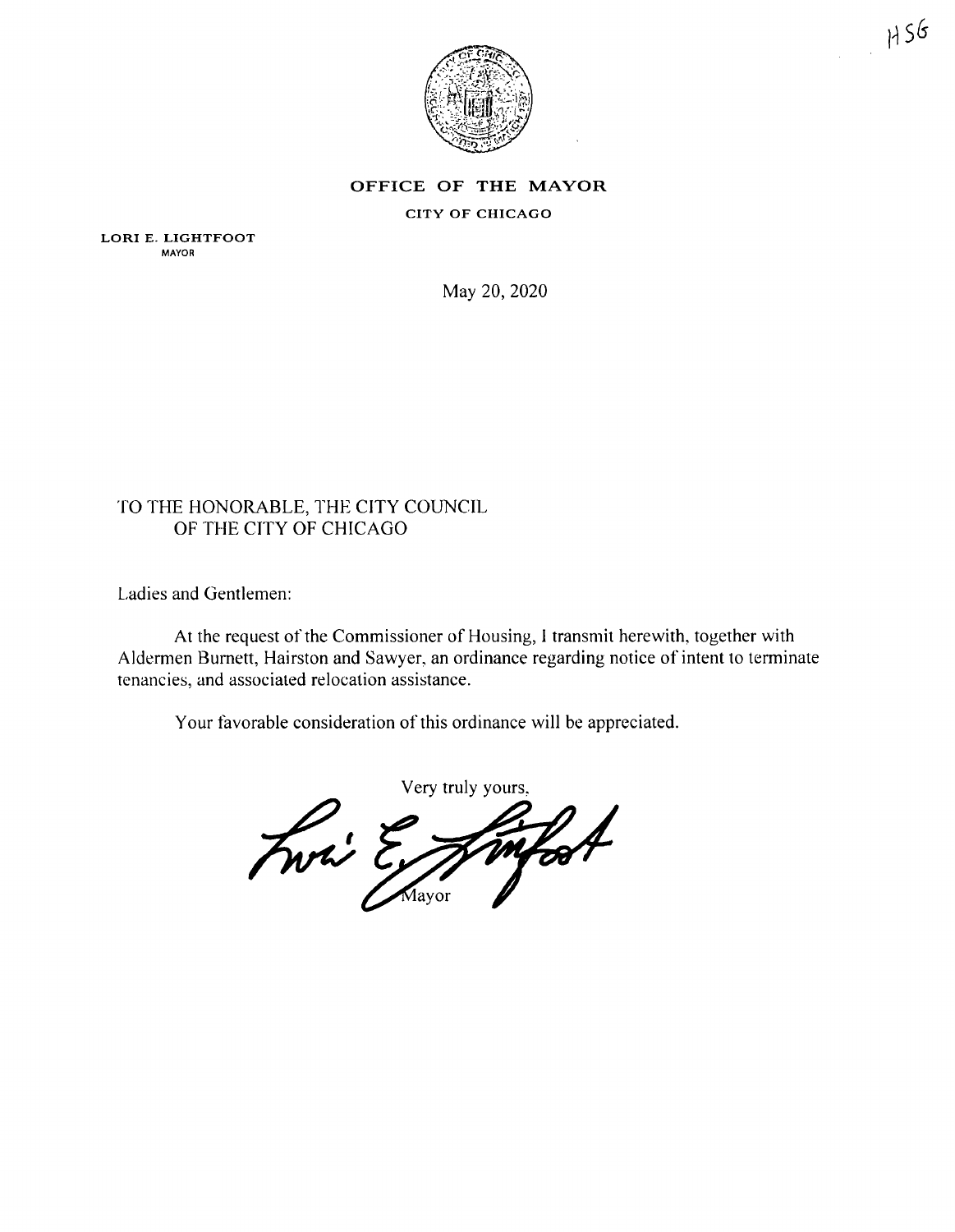### **ORDINANC E**

#### **BE IT ORDAINED BY THE CITY COUNCIL OF THE CITY OF CHICAGO:**

**SECTION 1.** Section 5-12-020 of the Municipal Code of Chicago is hereby amended by inserting the text underscored, and by deleting the text struck through, as follows:

#### **5-12-020 Exclusions.**

Rental of the following dwelling units shall not be governed by this chapter, unless the rental agreement thereof is created to avoid the application of this chapter:

(a) Dwelling units in owner-occupied buildings containing six units or fewer less; provided, however, that the provisions of Section Sections 5-12-130(i) and 5-12-160 shall apply to every rented dwelling unit in such buildings within the City of Chicago;

(Omitted text is unaffected by this ordinance)

**SECTION 2.** Section 5-12-130 of the Municipal Code of Chicago is hereby amended by inserting the text underscored, and by deleting the text struck through, as follows:

#### **5-12-130 Landlord remedies.**

Every landlord shall have the remedies specified in this section for the following circumstances:

#### (Omitted text is unaffected by this ordinance)

(j) Notice or Refusal to Renew Rental Agreement. Provided that the landlord has not exercised, or is not in the process of exercising, any of its rights under Section 5-12-130(a) – (h) hereof, the following notice requirements shall apply:

(1) For any residential tenancy more than six months, the landlord shall notify the tenant in writing at least 90 30 days prior to the stated termination date of the rental agreement of the landlord's intent either to terminate a periodic rental agreement month to month tenancy or not to renew a fixed-term an existing rental agreement. If the landlord fails to give the required written notice, the tenant may remain in the dwelling unit for up to 90 60 days after the date on which such required written notice is given to the tenant, regardless of the termination date specified in the notice or in an existing rental agreement. During such occupancy, the terms and conditions of the tenancy (including, without limitation, the rental rate) shall be the same as the terms and conditions during the month of tenancy immediately preceding the notice; provided, however, that if rent was waived or abated in the preceding month or months as part of the original rental agreement, the rental amount during such 90-day 60-day period shall be at the rate established on the last date that a full rent payment was made.

(2) For any residential tenancy of six months or less, the landlord shall notify the tenant in writing at least 30 days prior to the stated termination date of the rental agreement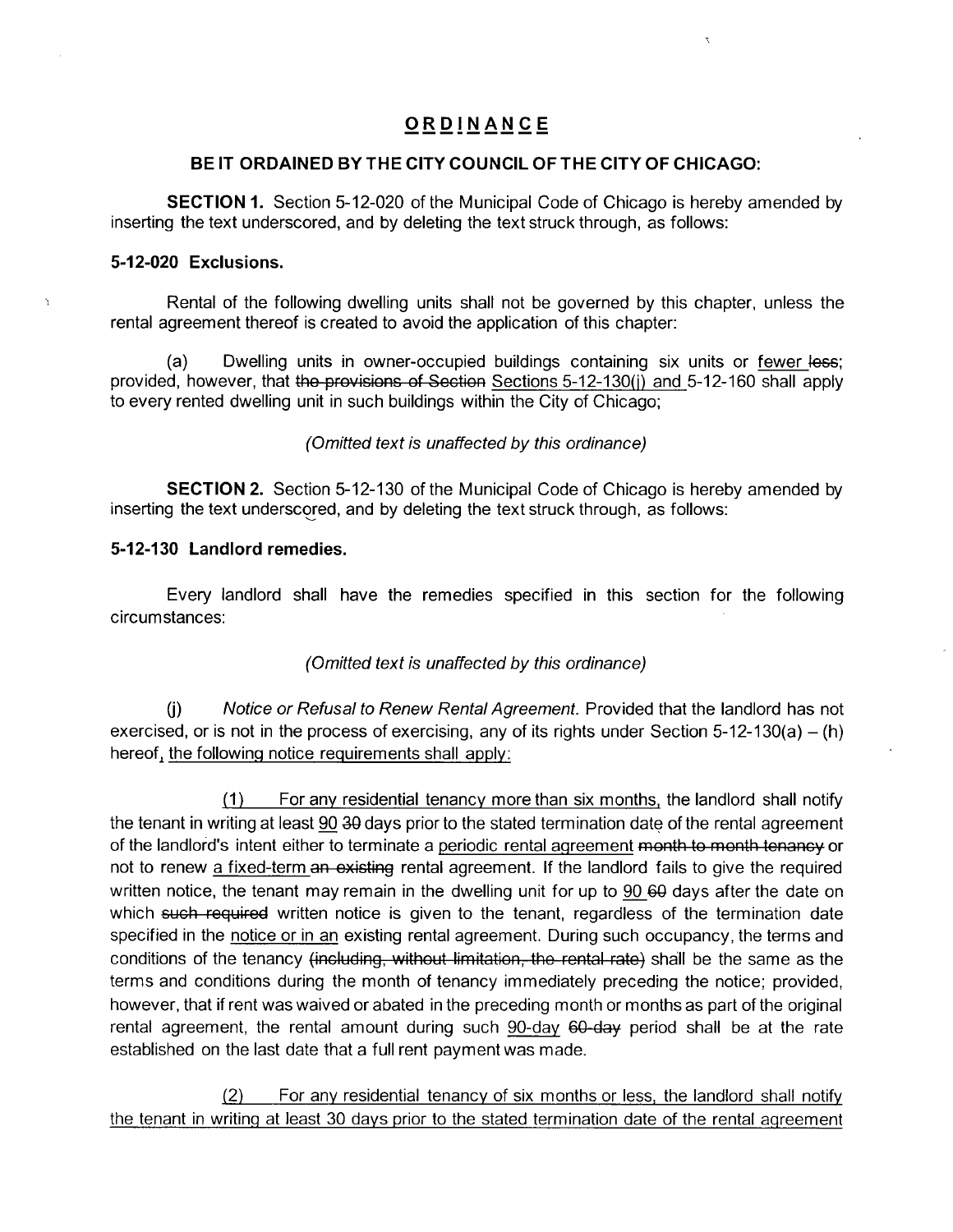of the landlord's intent either to terminate a periodic rental agreement or not to renew a fixed-term rental agreement. If the landlord fails to give the required written notice, the tenant may remain in the dwelling unit for up to 60 days after the date on which such required written notice is given to the tenant, regardless of the termination date specified in the notice or in an existing rental agreement. Durinq such occupancy, the terms and conditions of the tenancy shall be the same as the terms and conditions durinq the month of tenancy immediately preceding the notice; provided, however, that if rent was waived or abated in the preceding month or months as part of the original rental agreement, the rental amount during such 60-dav period shall be at the rate established on the last date that a full rent payment was made.

(3) For any residential tenancy, a material change to the terms and conditions of the tenancy (including, without limitation, the rental rate) shall be considered a termination or non-renewal of an existing rental agreement for the purposes of this section.

SECTION 3. Chapter 5-12 of the Municipal Code of Chicago is hereby amended by adding a new Section 5-12-135, as follows:

#### **5-12-135 Relocation assistance required.**

 $\overline{1}$ 

(a) Any landlord that seeks to recover possession of a dwelling unit from a tenant to substantially rehabilitate or demolish such dwelling unit within 90 days following the tenant's vacation of such unit shall pay relocation assistance to the tenant in accordance with this section.

(1) The landlord shall pay a one-time, per-unit relocation assistance fee in the amount of \$2,500.00 to the tenant.

(A) The landlord shall pay the relocation fee to the tenant no later than 7 days after the day of complete vacation of the rental unit by the tenant. The relocation fee shall be paid by money order, certified check, or cashier's check payable to the tenant.

(B) The relocation fee shall be in addition to any damage, deposit or other compensation or refund to which the tenant is otherwise entitled.

(C) No rental agreement may provide that a tenant agrees to waive or forego the rights and remedies provided under this section and any such provision included in a rental agreement is unenforceable.

(D) The landlord may deduct from the relocation fee all rent due and payable for the dwelling unit occupied by the tenant prior to the date on which the dwelling unit is vacated, unless such rent has been validly withheld or deducted pursuant to state, federal or local law. The landlord shall not retain all or any part of the relocation assistance fee for the payment of any other amount, including without limitation, for any damage to the premises or for any other violation or breach of a rental agreement.